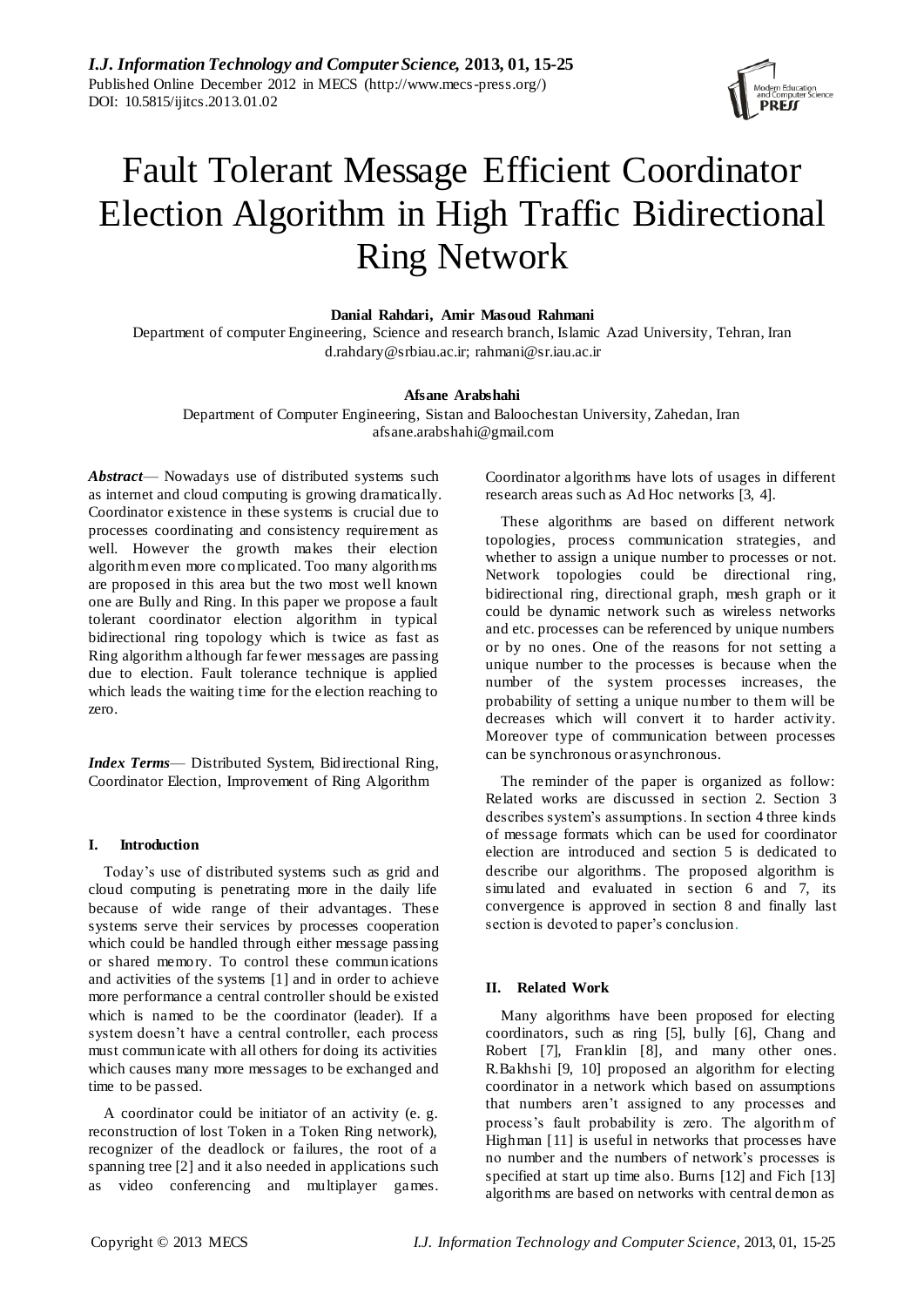scheduler, like Highman [11] processes don't have any numbers and the number of processes is determined at the start up time. Zargarnataj [14] presented an algorithm that elects assistant for the coordinator as well, so if the coordinator failed, it won't be necessary to launch new election, this algorithm isn't based on special topology so could be applied to any network. Effatparvar [15] modified bully algorithm to alleviate exchanged message numbers during election and also ring algorithm to apply fault tolerance to it by choosing another process as surrogate coordinator. Shirali [16] proposed an algorithm to improve election performance in the bidirectional ring topology which creates groups of processes, distributes the election in them, and then it compared group's coordinator with each other to elect the main coordinator afterward. Gholipour [17] introduced another algorithm based on Bully which elects k alternatives in addition to coordinator. After coordinator failure, alternatives are replaced as coordinator in the system, so there won't be any need to launch new election until k-1 alternatives will fail (this idea is used in this paper's algorithm). Ingram [18] proposed an algorithm for based on reliability attribute which nodes are reliable but communication links aren't. He models the entire system by finite state machine that nodes communicate through shared events which could be links up/down, receipts of a message or sending a message. Lots of other algorithms such as [19-21] are also proposed, however, from all of these algorithms Bully and Ring are the two most valuable ones. In contrary of typical ring algorithms, token isn't used by Ring election algorithm. Its first assumption is that any process just knows its successor and processes and they also referenced by unique numbers. Ring algorithm launches new election after failing the last coordinator by two steps: Each process which figures out the failure of the coordinator must create an Election packet and collect all active processes numbers. When the packet comes back to informer process, it'll elect coordinator, make a Coordinator packet, and broadcast new coordinator's number to the network. The algorithm in the worst case is from O  $(n^2)$  and on average and best case is of O (nlogn). If two processes realize coordinator failure at the same time, the numbers of packets will be twice more but the speed of election won't change. Effatparvar et al [22] presented another algorithm based on ring topology which makes the packet's size passed throw the network smaller by considering just a section for informer, but it also causes denying coordinator fault tolerance. Moreover they reduce the number of exchanged message when more than one processes simultaneously find crash out, but if other processes find it out during coordinator crash time and the time which processes know about new elected coordinator they'll launch new election. This will be worse when more processes find the crash out, especially in high traffic networks.

In the real world, when a process knows its successor and gives packets from its previous process in ring topology, it can figure out its predecessor simply by

saving its delivered packet information. Therefore, we work on bidirectional ring topology where each process can communicate to its successor and predecessor. Xie et al, [23] presents an algorithm based on bidirectional ring network. This algorithm is similar to ours in the point of view of sending election messages simultaneously by processes which find coordinator crash out to their successor and predecessor. The election speed is more than simple Ring algorithm and its differences with ours are listed as follow:

- 1) It inherits the disadvantage of Ring algorithm which is occurred when more than one process find out that coordinator crashed. Hence if n processes find it out the number of exchanged messages will be 2n.
- 2) It doesn't care about coordinator failure tolerance in network to avoid any losses in the network's functions. Therefore the number of exchanged messages by this algorithm is same as simple Ring algorithm.

The algorithm which is proposed in this paper is based on bidirectional ring too; it appreciates coordinator election's speed and applies coordinator failure fault tolerance to the network by electing an alternative as well.

#### **III. System Assumption**

The system which is based by our algorithm has the following characteristics:

- Network's topology is bidirectional ring.
- Communication links are reliable.
- There is no priority for each process to be elected as coordinator.
- Each process just knows its successor and predecessor and doesn't have any information about other network's processes.
- Unique numbers are assigned to processes.
- Message's format can be differing in the case of network usages and system requirements.

Our election algorithm's packets have label, so system's messages such as controlling message could easily throw in the network

#### **IV. Message Format**

Message's format which depends on networks characteristics could be any of the below three.

*1)N sections format:* there are N processes in the network and they add their numbers to message when they receive it. Message passing is very fast by this format but size of the packet goes larger and larger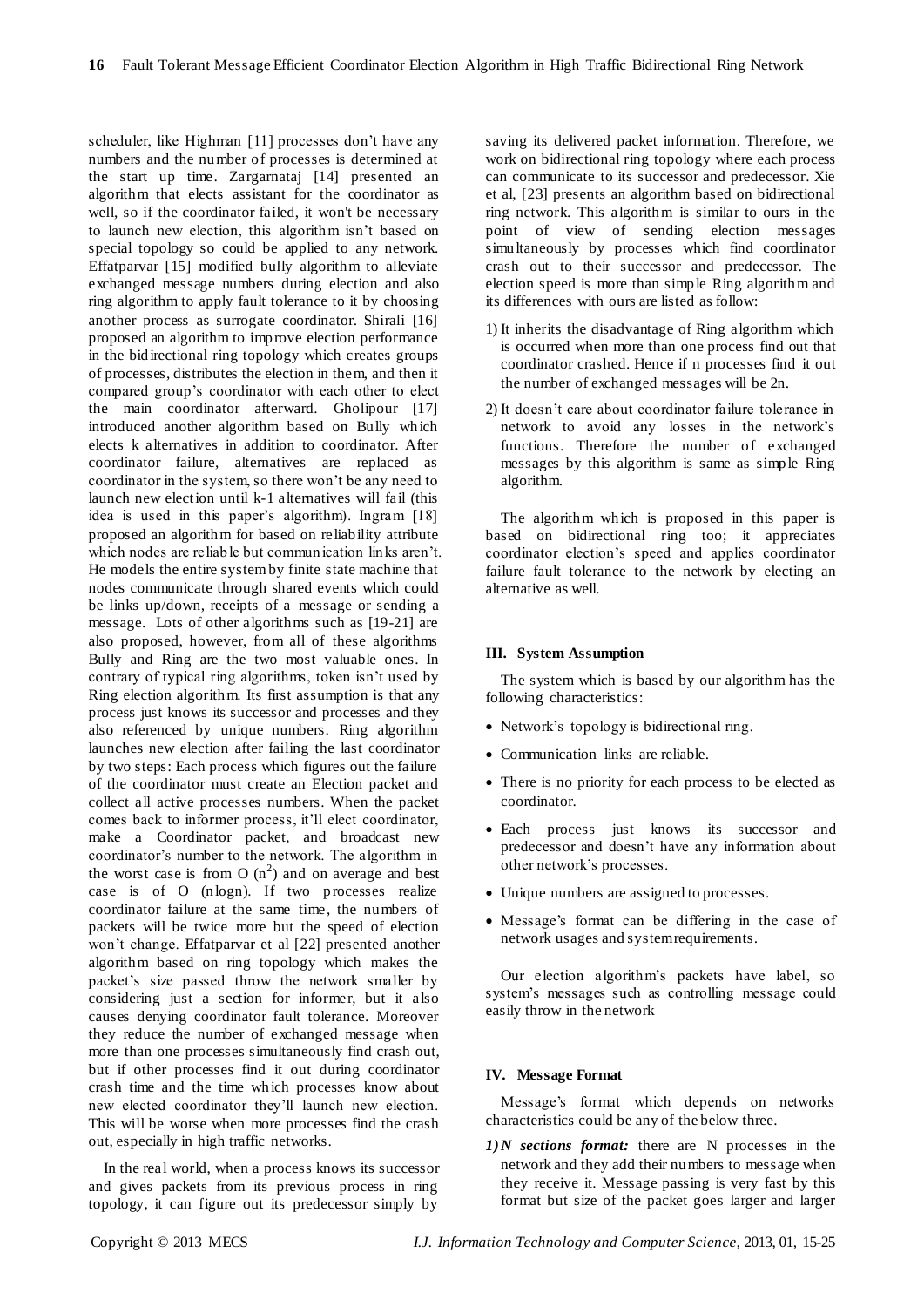by increasing the number of process. The format is shown in Fig. 1.

|  | ٠<br>٠ |  |  |
|--|--------|--|--|
|--|--------|--|--|

Fig. 1: N Section message format

*2)Two sections format:* Coordinator and informer numbers are placed in the message. If process number be larger than coordinator's number, it'll be placed in coordinator number section. Message has small size but fault tolerant isn't considered when coordinator crashed and also one compare by each process is required.



Fig. 2: Two section message format

Three sections format**:** It is obvious that during election each process should check its number with surrogate coordinator number in addition to coordinator. Message's size is s maller than N sections format and coordinator failure fault tolerance is also considered. The format is based in this paper and is shown in Fig. 3. In each step the processes that receive messages with same label and same initiator from it sides, will kill the message to avoid exchanging waste extra messages. In our algorithm we suppose that the end to end time between each two process is the same, so if the number of process is odd at the end two neighbor processes will send messages to each other simultaneously. Therefore, two processes will receive messages from their two sides at the same time; they make Coord inator or Surrogate Coordinator messages simultaneously (same as each other) and will throw it in the network. But since election result of these two processes are same as each other, throwing Coordinator message in the network isn't important, therefore, if a process receives two Coordinator or Surrogate coordinator message, it'll stop one of them.



Fig. 3: Three section message format

# **V. Proposed Algorithm**

Different kind of messages could be passed in a typical system, but four kinds of messages are considered in order to election in our algorithm.

*1)Election message***:** When there is no coordinator in the system, one process such as process 3 in Fig. 4 creates an Election message, and then puts its number in informer section and coordinator message's

sections, after it puts zero in the surrogate coordinator section, finally it'll send message to its successor and predecessor.

*2)Coordinator message***:** At least one process such as process 6 in Fig. 5 will receive Election messages (which have the same informer number) from its two sides. This process then works according to following steps:



Fig. 4: Process number 3 creates Election message



- Fig. 5: Coordinator message from process number 6 which delivered election message from its two sides from one starter
- First of all it checks that whether these two Election messages have same labels and informer process or not
- Then it doesn't allow the messages to throw again in the network.
- Next it compares the two messages coordinators and surrogate coordinator's number, and then it selects greater ones as coordinator and other as surrogate coordinator.
- After, this process creates a message, labels it as Coordinator message, puts its number into informer, elected coordinator section, and into surrogate coordinator section.
- Finally new informer (this process) throws this message into the network.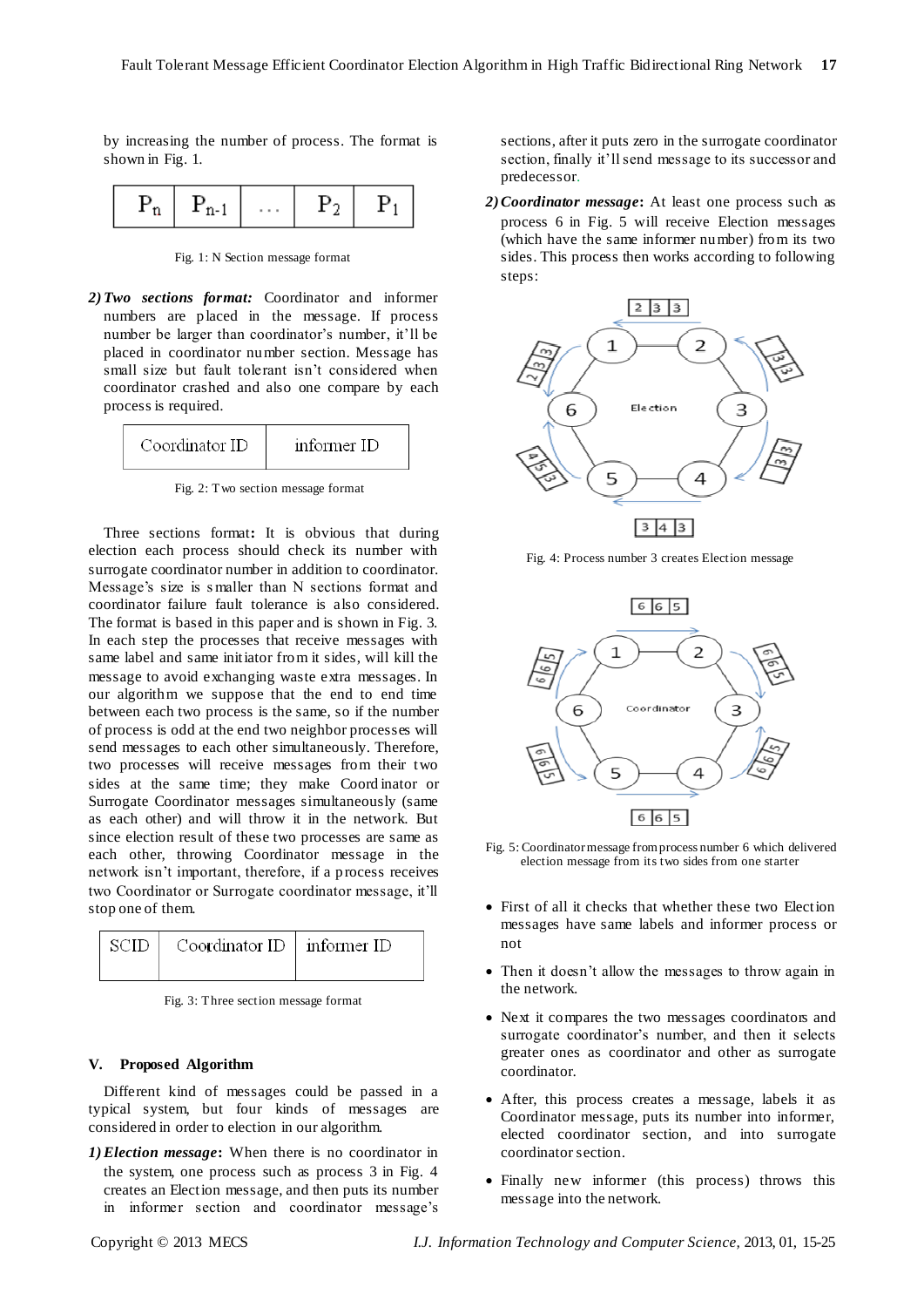*3)SElection message:* If processes find coordinator crash out (process number 3 in Fig. 4, they'll tolerate it by replacing the surrogate coordinator to coordinator. While this process is continuing its ordinary operation without any delay, it creates a message, labels it as SElection and puts the last surrogate coordinator into coordinator section, zero into surrogate coordinator section and its own number into informer. Then the process throws the message into the network. Each process in the network which didn't notice about coordinator crash, will replaces the surrogate coordinator to coordinator by receiving this message and then it compares its own number with message's surrogate coordinator to elect new one. After that it'll pass the message into network in the same direction it received. This scenario is shown in Fig. 6 and Fig. 7.

In each step the processes that receive messages with same label and same initiator from it sides, will kill the message to avoid exchanging waste extra messages. In our algorithm we suppose that the end to end time between each two process is the same, so if the number of process is odd at the end two neighbor processes will send messages to each other simultaneously.



Fig. 6: Coordinator (process number 6) failed



Fig. 7: SElection messages after denying failed node from process number 6

Therefore, two processes will receive messages from their two sides at the same time; they make Coordinator or Surrogate Coordinator messages simultaneously (same as each other) and will throw it in the network. But since election result of these two processes are same as each other, throwing Coordinator message in the network isn't important, therefore, if a process receives two Coordinator or Surrogate coordinator message, it'll stop one of them.

*1)Scoordinator message***:** Same as the Coordinator message, at least one process receives message with same label and initiator from its two sides. Then each of these processes will make a SCoordinator message separately.

After electing coordinator and surrogate coordinator they put the appropriate information into the message's sections and throw it in the network to inform other processes about new surrogate coordinator. This scenario is also shown in Fig 8 which process 5 throws SCoordinator message into the network. As it is obvious in this figure some time it is possible that two or more messages with similar labels and different initiator numbers are passing in network.



Fig. 8: Process number 5 created Scoordinator message and throught it in the network

The event happens because more than one process find crash out or Election or SElection message don't receive to one process at the same time, so two neighbors processes will throw the Coordinator and Scoordinator messages with different initiators and same labels.

The solution for this issue is that each process in the network which receives two messages with identical labels but different initiators will check the initiator numbers and will stop the message with lower initiator in order to alleviate throwing waste extra messages. Our algorithm in each step specified surrogate coordinator and coordinator, so if one process with the larger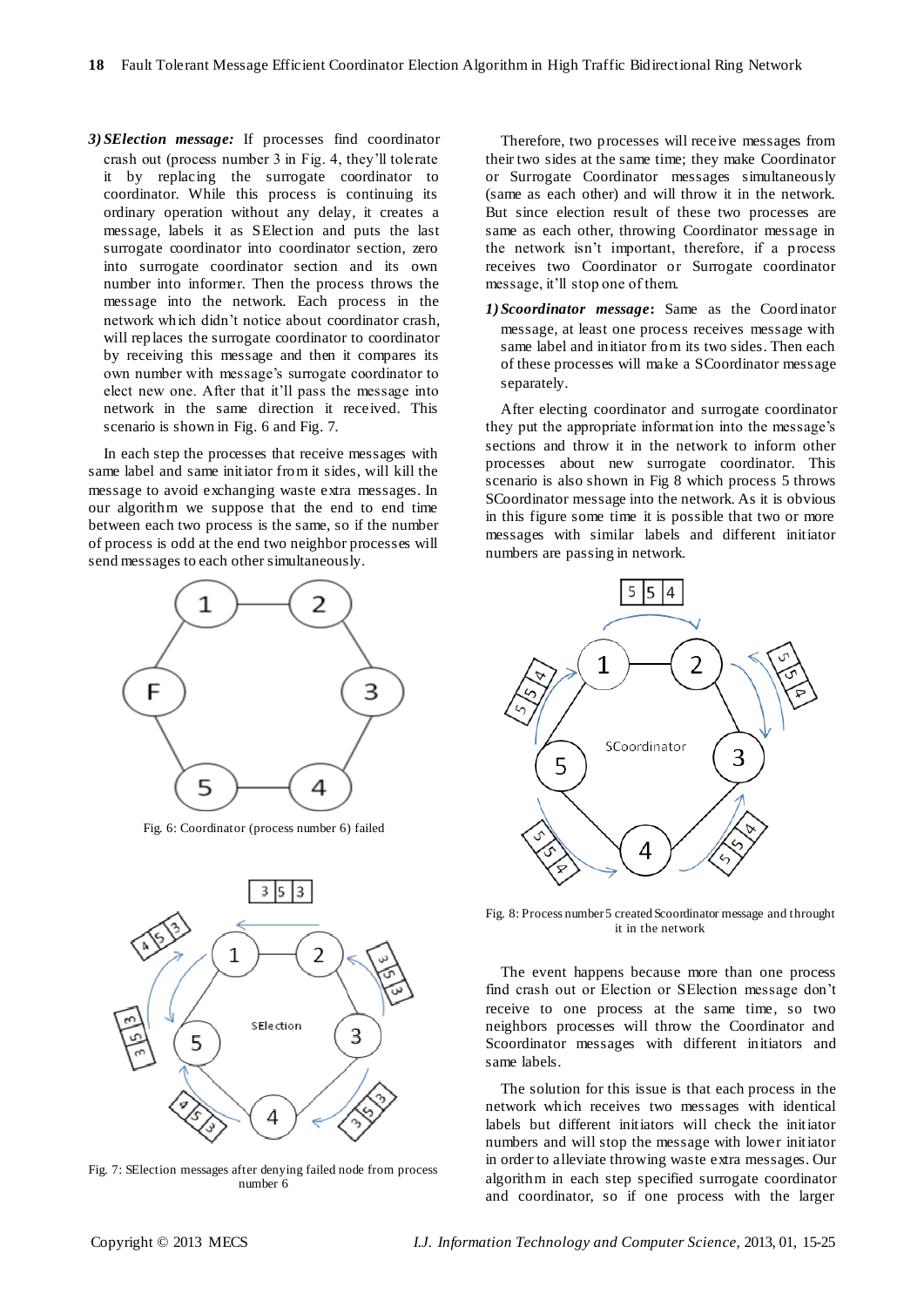number comes into the network before coordinator failure, system will omit it in election until next the next one to avoid 2n message overhead.

The flowchart of the Election and SElection message's function of a typical process is determined in Fig. 9. In this flowchart first of all processes find out message type by message's label. As we see, when message type is Election, if process receives another message with the same informer, this process finds out that this message has gone all around the network and it creates new coordinator message. Since we consider a coordinator's alternative, the number of messages which should be passed into the network in order to inform processes about crash is equal to number of processes.

This is also fewer than the number of messages which passed by basic Ring algorithm. This fact is This fact is illustrated by an example in Fig. 10. As we can see when the number of processes in the particular network is odd, the number of messages which is passed among them to figure out crash and then to elect a new coordinator is n+1, which n is the number of processes. But if number of processes be even, the number of message will be changed to n.



Fig. 10: exchanged message number between processes to find coordinator crash and elect new one

Low message complexity of an algorithm is considered as a great advantage. However if these messages exchanged during long period of time, the algorithm is almost impractical and useless so both of message complexity and time complexity of an algorithm should be analyzed.



Fig. 9: Election and SElection Operations of typical process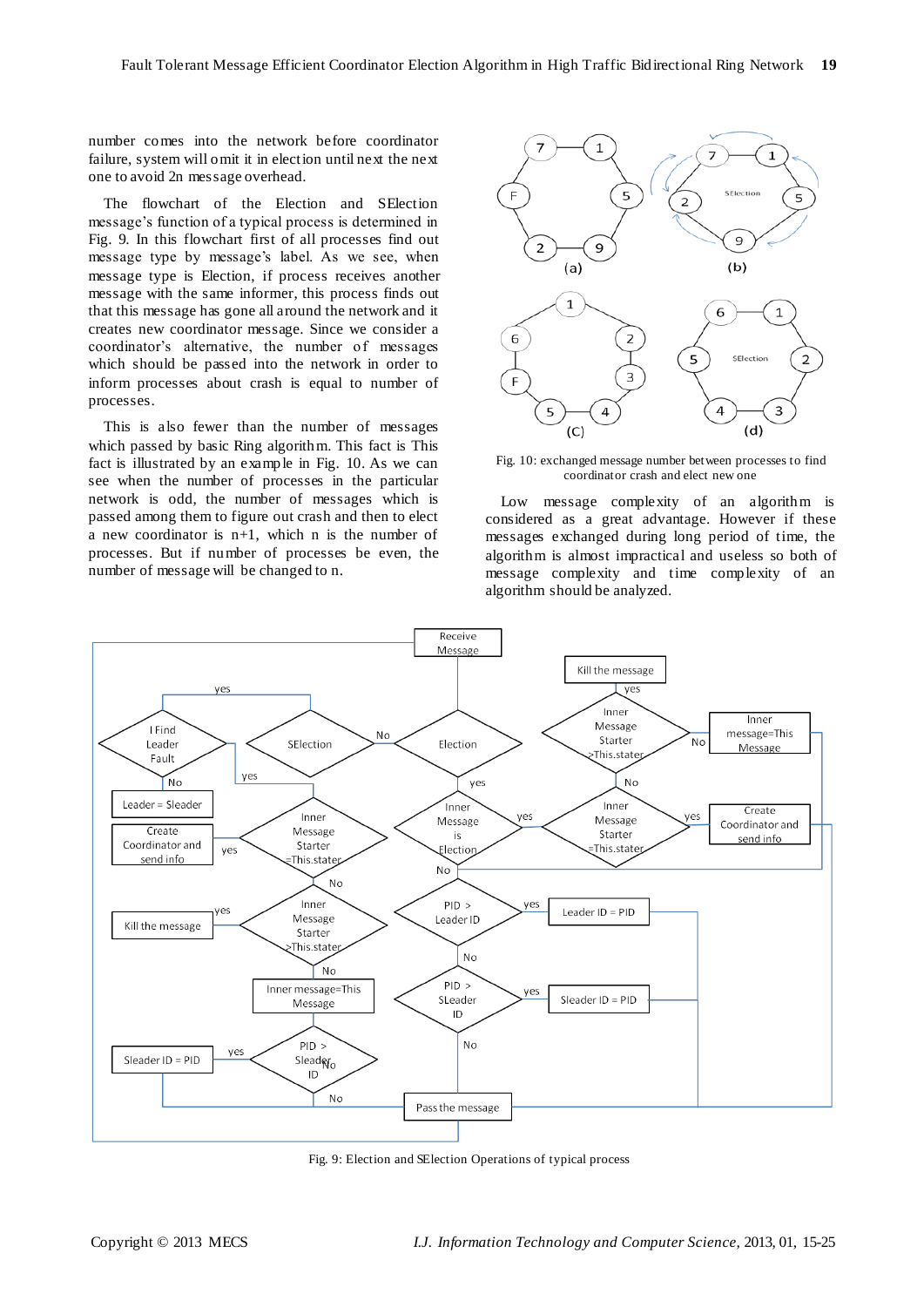#### **VI. Mathematical Analyze**

#### **6.1. Message Complexity Analyzing**

The number of messages which exchanges via this algorithm (MN) depends on the number of processes in the network (N) and number of those which find coordinator crash out (FPN). Therefore MN is calculated by (1) which is from O (N) and  $\Omega$  (N).

$$
MN = (FPN - 1) * \left(\frac{N}{FPN}\right) + 2N
$$
  
(1)

A mathematical comparison between this algorithm and basic ring is inserted in Table (1). In the rest of the paper we'll refer to our algorithm as FCEABR (Fault tolerant Coordinator Election algorithm in bidirectional Ring).

## **6.2. Time Complexity Analyzing**

During election procedure Election messages are circulated among all the processes in the network, and then they should be informed about elected coordinator and its alternatives. Moreover any process compares its own number with Election message's coordinator and its alternatives. As discussed before, number of messages passed by this algorithm is variable due to number of processes in the network. Communication time between each two processes  $(\alpha)$  is considered to be the same for simplicity so Communication Cost (CC) of the algorithm is gained by (2).

$$
CC = \left\{ \begin{array}{ll} 2*(N-1)*\alpha & \text{N is even} \\ 2*N*\alpha & \text{N is odd} \end{array} \right. \tag{2}
$$

Total Processing Time (PT) by processes in the network also calculated by below equation when considered as processing time for comparison between two scalars by a typical process.

Table 1: Mathematical comparison between FCEABR and Ring algorithm

| FPN/Algorithm | <b>FCEABR</b> | <b>RING</b> |
|---------------|---------------|-------------|
|               | 2N            | 2N          |
|               | $2N + N/2$    | 4N          |
| 10            | $2N+(9/10)*N$ | 10N         |
|               |               |             |
|               |               |             |
|               |               |             |
|               | $3N-1$        | $r^2$       |

$$
PT = 2 * (N - 1) * \beta \tag{3}
$$

Therefore, (6) calculates Election process Consuming Time  $(ECT)$ .

$$
\lambda_1 = \frac{N}{2} * (2 * (N - 1) * \beta + (2 * N - 2) * \alpha)
$$
 (4)

$$
\lambda_2 = \frac{N}{2} * (2 * (N - 1) * \beta + 2 * N * \alpha \tag{5}
$$

$$
ECT = \begin{cases} \lambda_1 & \text{N is even} \\ \lambda_2 & \text{N is odd} \end{cases}
$$
 (6)

However (3) and (6) will be changed to (7) and (10) respectively when all coordinator alternatives are already crashed but coordinator is still up.

$$
PT = (N - 1) * \beta \tag{7}
$$

$$
\lambda_3 = \frac{N}{2} * ((N - 1) * \beta + 2 * (N - 1) * \alpha)
$$
 (8)

$$
\lambda_4 = \frac{N}{2} * ((N - 1) * \beta + 2 * N * \alpha)
$$
 (9)

$$
ECT = \begin{cases} \lambda_3 & \text{N is even} \\ \lambda_4 & \text{N is odd} \end{cases}
$$
 (10)

β and α are constant variables, so time complexity of the algorithm is from O (N) and  $\Omega$  (N).

## **VII. Simulation Result**

The simulation program has written by Microsoft visual studio 2010, C#.Net Programming Language. Random numbers are assigned to each process and processes which find crash out are randomly selected. Therefore number of messages in each test may differ from another same test because of this randomization. Program has run 50 times for the same numbers of processes and average is gained for variables. In simulation procedure we will refer to basic Ring algorithm as Ring. At first FCEABR is compared with basic ring algorithm.

The result of first simulation which network has 35 processes is shown in Fig. 11. It is obvious that FCEABR exchanged fewer message than basic Ring algorithm.70 processes are placed in the second test (Fig. 12). By comparing first test and second one it is concluded that by appreciating the network's process number and number of processes that find coordinator crash out, FCEABR decreased the number of exchanged message in comparison to basic Ring algorithm.

- In the rest of this section 3 scenarios are considered and the result of FCEABR algorithm, basic Ring algorithm, and Effatparvar algorithm will be compared..The first ones is the number of messages that passed to inform processes crash.
- Second ones is the number of passed message when coordinator crashed and one process finds it out
- Third ones is the number of exchanged message when coordinator crashed and three processes find it out.

We show the result of these scenarios in Fig. 11, Fig. 12 and Fig. 13 respectively. In Fig. 10 it is obvious that the number of exchanged message by FCEABR and simple Ring algorithm is similar to each other but it is more than Effatparvar algorithm. This is because of putting out election to the time when coordinator and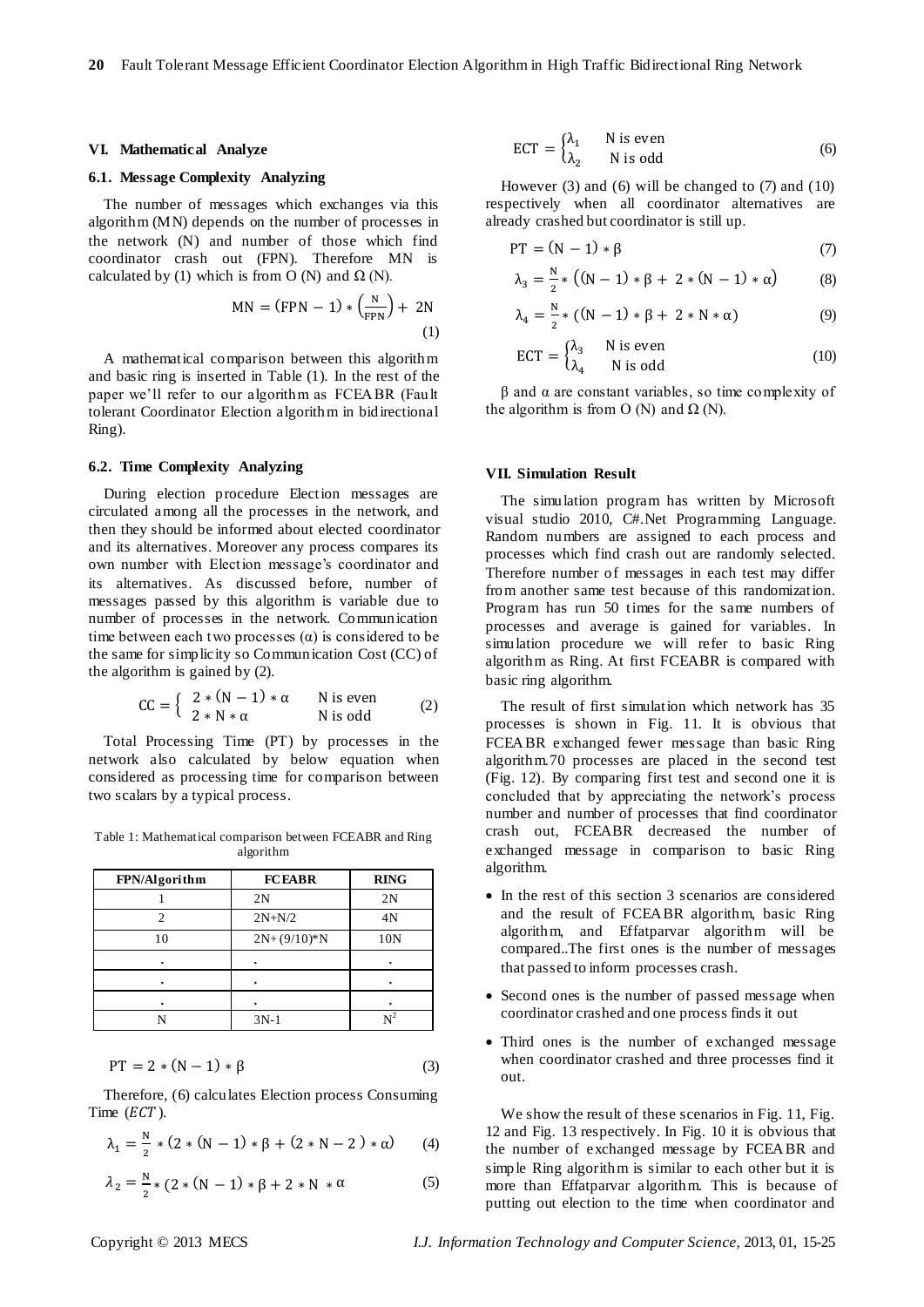alterative of coordinator crashed. Our algorithm passed more messages in this case but no wait time is inducted to any processes during their run time because of coordinator crash.

It should be mentioned that tolerating waiting time by processes may cause dangerous problem especially in real time usages.

Fig. 11 shows the second scenario of our simulation and we can see that our algorithm passed fewer and fewer messages in comparison to other algorithms especially when the number of processes which find coordinator crash out is going to be more and more.

This reduction happened because in other algorithm each process that finds coordinator crashed creates Selection message separately and its messages are fully

passed among processes but by FCEABR when a new Election message is delivered to the process which received the same message with other informer number before, it'll compare two Election message's informer. If the new received ones have lower number, the process will stop it.

We also obtain the number of messages that was passed among processes to inform them about crash for four networks with different number of processes and the result is inserted into Table 2. In this Table, it is obvious that the number of messages exchanged among the processes when coordinator crashed by our algorithm is nearly half fewer a .than basic Ring algorithm. Also, it figures out the differences between odd number of process and even number too.



Fig. 11: FCEABR and basic Ring Comparison when number of processes is 35



Fig. 12: FCEABR and basic Ring Comparison when number of processes is 70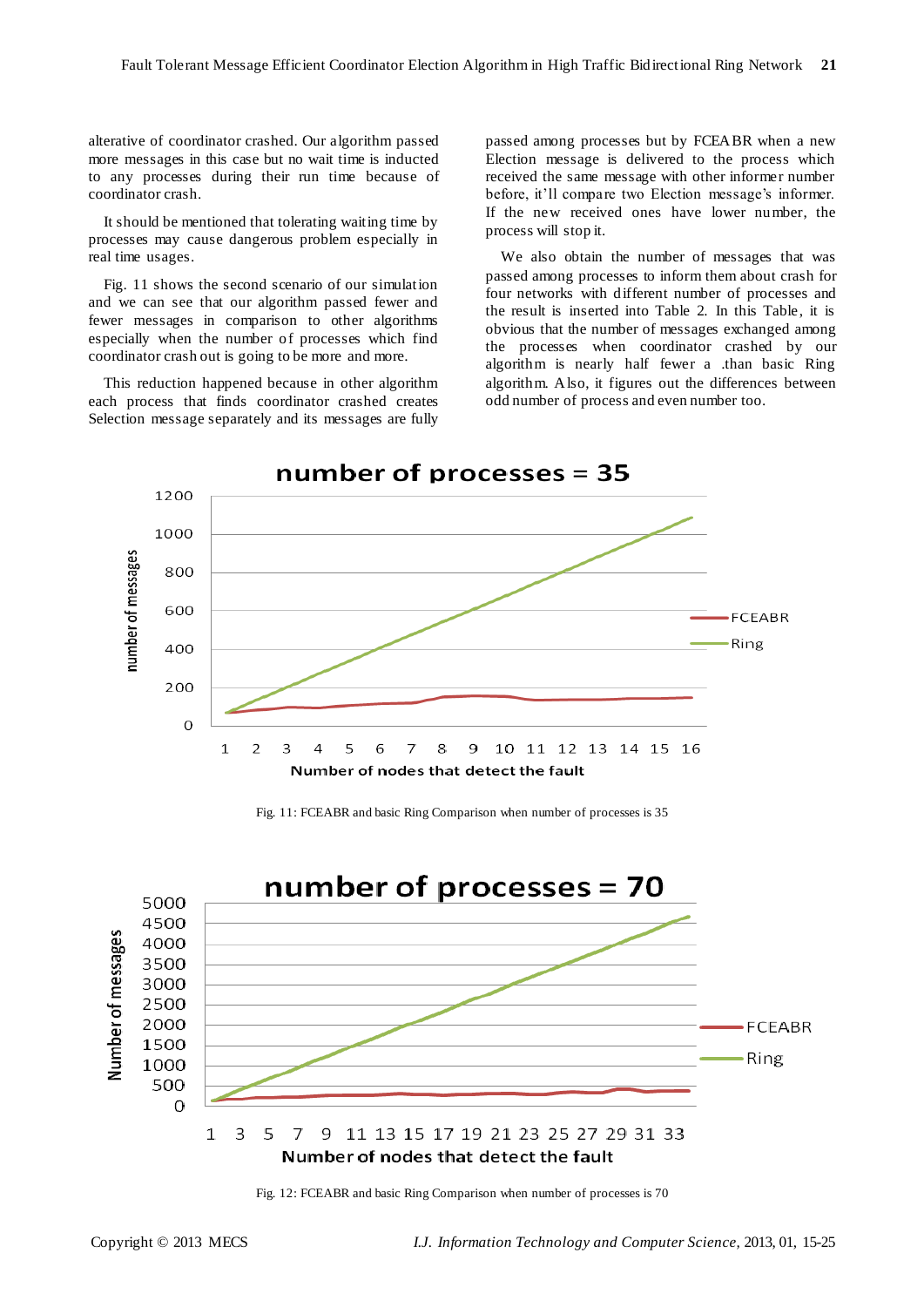

Fig. 13: Total exchanged message number when coordinator crashed and one process finds it out after four time coordinator crash.



Fig. 14: Total number of messages that passed after four times that coordinator crashed and different number of processes fined this o ut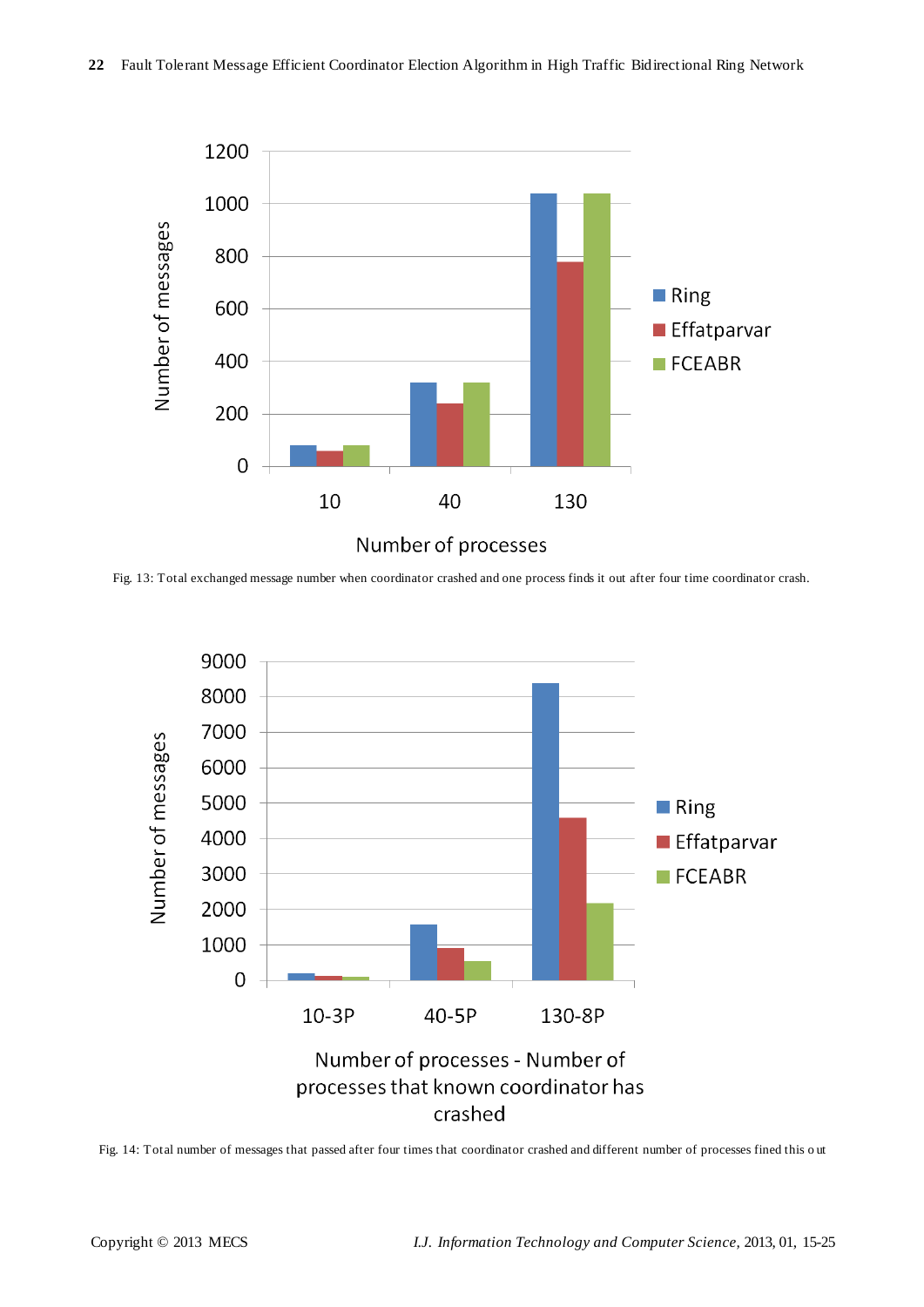

Fig. 15: Message passed to inform processes about crash during four times coordinator crash

#### **VIII. Convergence Approving**

We select the processes that find coordinator is crashed randomly, so we approve the final result (number of messages passed in network) convergence of our algorithm by calculating its standard deviation. The average number of messages  $(X)$  that is exchanged during 200 times of test repetition is gained by (11) and due to unknown statistical community, sample variance  $(S_x^2)$  that calculated by (12) should be used.

$$
\overline{X} = \frac{\sum_{i=1}^{N} X_i}{N}
$$
 (11)

$$
S_{x}^{2} = \frac{\sum_{i=1}^{N} (X_{i} - \overline{X})^{2}}{N - 1}
$$
 (12)

Therefore standard deviation is calculated by be below equation.

$$
S_{\overline{x}} = \frac{S_x}{\sqrt{N}}\tag{13}
$$

We calculate variance and standard deviation for four different networks. The specification of networks and average number of messages that passed after 200 times repeating the test is inserted in Table 2.

In Table 3 different parameters of a network is identified. For example when we run our simulator 200 times for a network with 320 processes which 11 processes finds crash out; the average number of messages passed would be 1287. Also, the standard deviation of the messages is 0.302.

Table 2: Number of messages when coordinator crashed in four networks with different number of processes before coordinator crash (NPBCC)

| <b>NPBCC</b> | <b>Modified Ring</b> | Ring |
|--------------|----------------------|------|
| 50           | 98                   | 50   |
| 187          | 372                  | 186  |
| 1290         | 2578                 | 1290 |
| 5890         | 11778                | 5890 |

Table 3: Standard deviation and other parameters for different ring networks.NPS: Network process number, NOF: number of fault, ANSRM: average number of send and receive messages, EF: Standard deviation, PR: program run

| <b>NPS</b> | $NOF$ | <b>ANSRM</b> | <b>SD</b> |
|------------|-------|--------------|-----------|
| 40         |       | 112          | 0.022     |
| 115        |       | 392          | 0.011     |
| 320        | 11    | 1287         | 0.302     |
| 830        | 20    | 3820         | 0.405     |

### **IX. Conclusion and Future Work**

As we read in previous section, our method to identifying a coordinator was based on bidirectional ring network. We found that our algorithm passed fewer messages than Ring algorithm to elect new coordinator and also it increased the election's speed. In each step a coordinator and its surrogate coordinator was identified so if a coordinator was failed, each process could continue its functions without waiting which means the process's waiting time is leaded to zero. Each process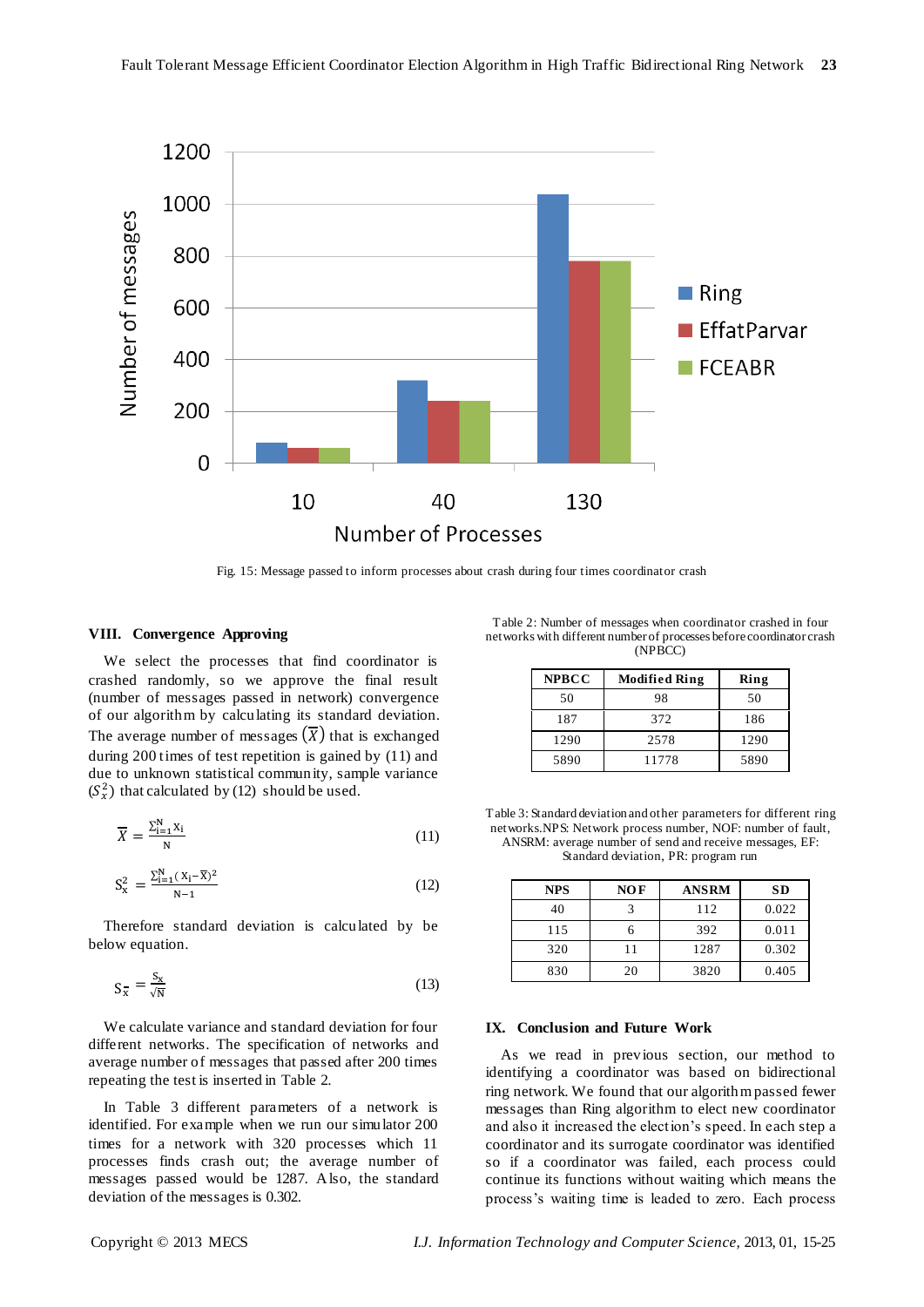could tolerate one failure. Also three sections message format which miniaturizes the size of the message was used. Processes in our algorithm saved the information of coordinator and its alternative in each step which doesn't consume much memory especially when we have just one alternative. The only operation that was added to election procedure was comparison between numbers in processes and received messages. Control packets could easily pass between processes in the network because the labels of coordinator election algorithm messages made them differ from other types of messages. As the future work we are going to apply this algorithm into multi management sites systems which can share their resources among processes in their sites or even other site's processes

#### **References**

- [1] Y.Afek and A. Gafni, "Time and message bounds for election in synchronous and asynchronous complete networks," in Proc. 4th Annu. ACM Symp. on Principles of Distributed Computing, Minaki, Canada, Aug. 1985, pp. 186-195.
- [2] R. Gallager, P. Humblet and P. Spira, "A Distributed Algorithm for Minimum Weight Spanning Trees," In ACM Transactions on Programming Languages and Systems,vol.4, no.1, pages 66-77, January 1983.
- [3] N. Malpani, J. Welch and N. Vaidya, "Leader Election Algorithms for Mobile Ad Hoc Networks," In Fourth International Workshop on Discrete Algorithms and Methods for Mobile Computing and Communications, Boston, MA, August 2000
- [4] P. Basu, N. Khan and T. Little, "A Mobility based metric for clustering in mobile ad hoc networks," In International Workshop on Wireless Networks and Mobile Computing,, April 2001 Page(s):658 – 663
- [5] A. Obeidat and V. Gubarev. "Leader Election in peer to peer systems. Siberian conference on control and communications SIBCON-2009.
- [6] N. Fredrickson and N. Lynch, "Electing a Leader in a Synchronous Ring." J.ACM, 1987, vol.34, no.1, pp.98-115.
- [7] H. Garcia Molina, "Elections in a Distributed Computing System. Y. Afek and A. Gafni, "Time and message bounds for election in synchronous and asynchronous complete networks," in Proc. 4th Annu. ACM" IEEE Trans. Comp, 1982, vol.31, no. 1, pp.48-59.
- [8] E. Chang and R. Roberts, "An improved algorithm for decentralized extrema finding in circular configurations of processes, "Communications of the ACM}, pp. 281-283, 22,5, 1979.
- [9] R. Bakhshi, W. Fokkink, J. Pang, and J. van de Pol.  $\mu$ CRL specification of probabilistic Franklin leader<br>election algorithm. http://www.few.vu.nl/~ election algorithm. http://www.few.vu.nl/~ rbakhshi alg/franklin.mcrl
- [10] R. Bakhshi, W. Fokkink, J. Pang, and J. van de Pol.Leader. Election in Anonymous ring, Franklin Goes probabilistic, http://www.few.vu.nl/~ rbakhshi/ alg/franklin.mcrl
- [11] L. Higham and S. Myers. Self-stabilizing token circulation on anonymous message passing. In Proc. 2nd Conf. on Principles of Distributed Systems, pages 115– 128z Hermes, 1998.
- [12] J. Burns and J. Pachl. Uniform self-stabilizing rings. ACM Trans. Program. Lang. Systems, 11(2):330–344, 1989.
- [13] F. Fich and C. Johnen. A space optimal, deterministic, self-stabilizing, leader election algorithm for unidirectional rings. In Proc. 15th Conf. on Distribute Computing, volume 2180 of LNCS, pages 224–239. Springer, 2001. S.-T. Huang. Leader election in uniform rings. ACM Trans. Program. Lang. Systems, 15(3):563–573, 1993.
- [14] M. Zargarnataj, "New Election Algorithm based on Assistant in Distributed Systems"IEEE 2007.
- [15] M. EffatParvar, MR.Effatparvar, A.Bemana and M.Dehghan" Determining a Central Controlling Processor with Fault Tolerant Method in Distributed System", ITNG apos;07, 2-4 April 2007 Page(s): $658 - 663$ .
- [16] M. Shirali, A.Hagighattoroghi and M.Vojdani. ―Leader Election Algorithms: History and Novel Schemes" ICCIT 2008.57, pp.1001-1006
- [17] M. Gholipour,M.S.Kordafshari,M.Jahanshahi and A.M.Rahnami."A new approach for election algorithm in distributed systems".CTRQ 2009.32, pp 70-74.
- [18] R. Ingram, P.Shield, J.E. Walter, J.L. Welch. "An asynchronous leader election algorithm for dynamic networks".IEEE 2009
- [19] J. E. Burns. "A formal model for message passingsystems," Tech. Rep. TR-91, Indiana University, Sep. 1980
- [20] D. Doley, M. Klawe, and M. Rodeh, "An  $O(n \log n)$ unidirectional distributed algorithm for extrema finding in a circle," Journal of Algorithms, vol.  $3$ , no. 3, pp. 245-260,Sep. 1982.
- [21] G. Fredrickson and N. Lynch, "The impact of synchronous communication on the problem of electing a leader in a ring," in Proc. 16th Annu. ACM Symp. onTheory of Computing, Washington, D.C., 1984, pp. 493-503.
- [22] M. R.Effatparvar, N.Yazdani, M.Effatparvar, A.Dadlani, A.Khonsari. "Improved Algorithm for